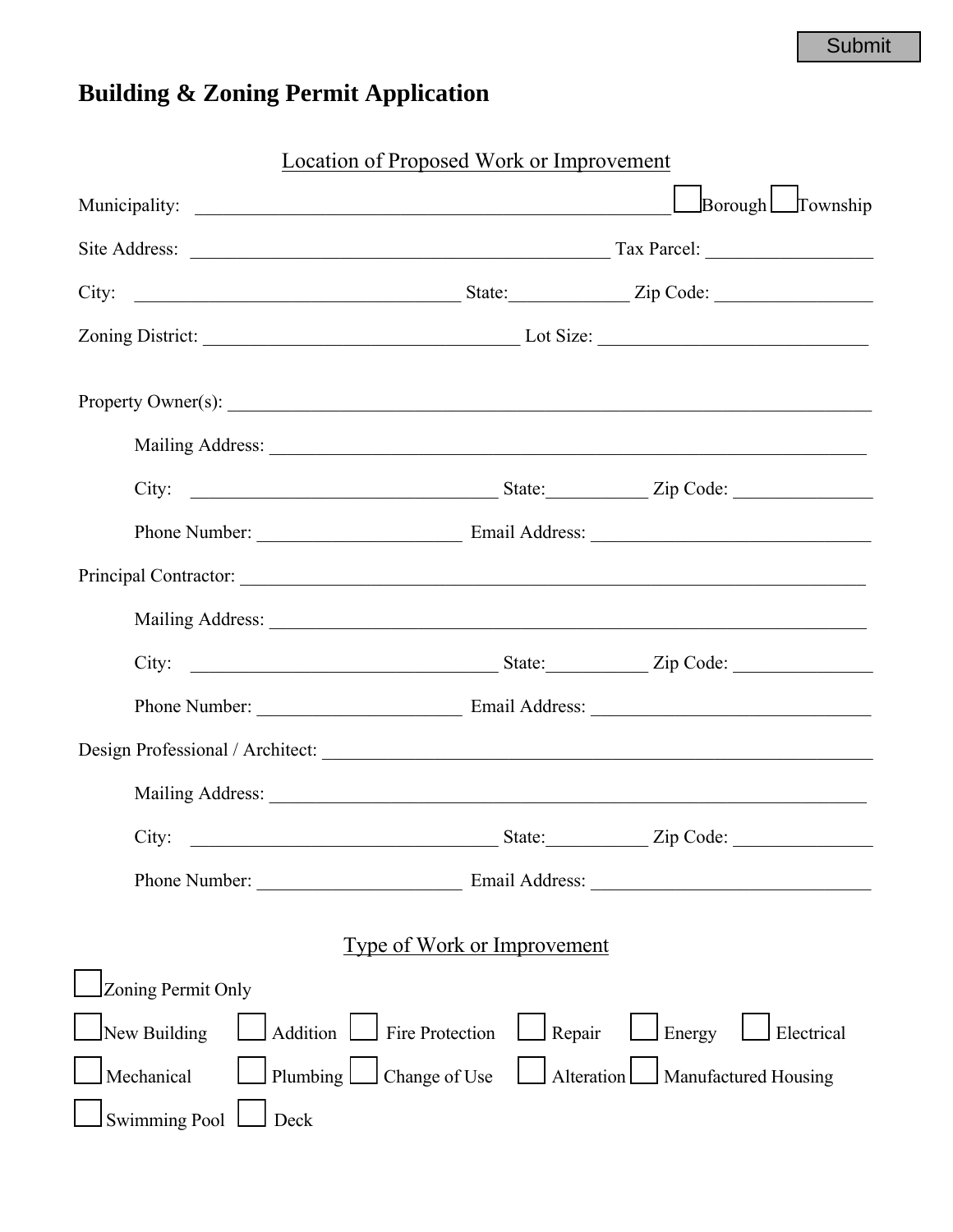| Description of the Proposed Work: |  |
|-----------------------------------|--|
|                                   |  |

 $\_$  , and the contribution of the contribution of the contribution of the contribution of  $\mathcal{L}_\text{max}$ 

 $\_$  , and the contribution of the contribution of the contribution of the contribution of  $\mathcal{L}_\text{max}$ 

| <b>Structural Cost</b>                   |    |
|------------------------------------------|----|
| Installations Not Included in Above Cost |    |
| Electrical                               | \$ |
| Plumbing                                 |    |
| <b>HVAC</b>                              |    |
| <b>Total Project Cost</b>                |    |

## Description of Building Use

| <b>Residential Uses</b>                            | Non-Residential Uses                                                  |
|----------------------------------------------------|-----------------------------------------------------------------------|
| One-Family Dwelling (R-3)                          | Specific Use:                                                         |
| Two-Family Dwelling $(R-2)$                        |                                                                       |
| Multi-Family Dwelling (R-2)                        | Change in Use: $\Box$ Yes<br>N <sub>0</sub>                           |
| Hotel $(R-1)$                                      | If Yes, Indicate Former:                                              |
|                                                    |                                                                       |
|                                                    |                                                                       |
|                                                    | <b>Building Dimensions</b>                                            |
| Existing Building Area: sq. ft. Number of Stories: |                                                                       |
|                                                    | Proposed Building Area: sq. ft High of Structure Above Grade: the ft. |
|                                                    |                                                                       |
|                                                    |                                                                       |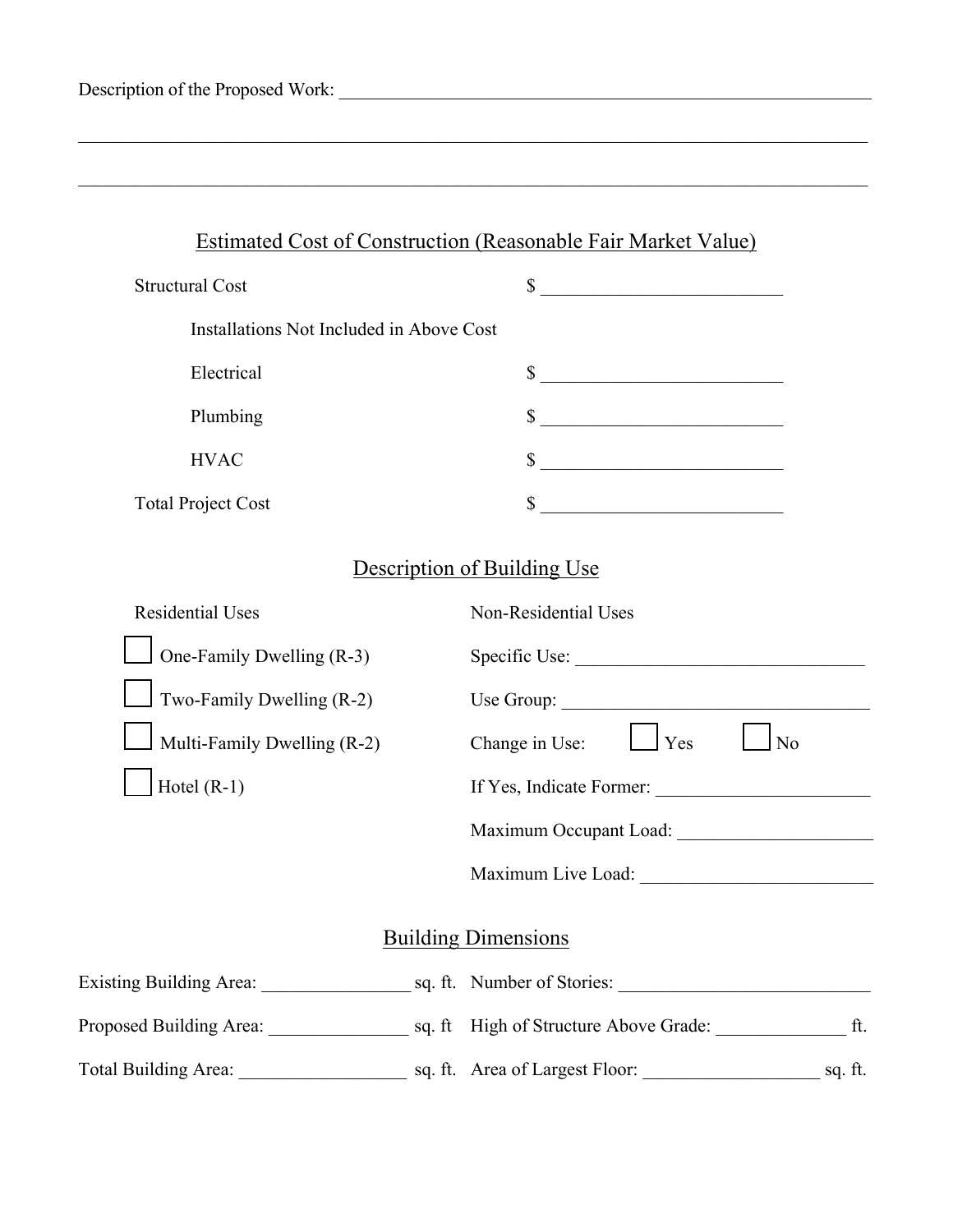### Building / Site Characteristics

|                  | Number of Residential Dwelling Units:                                   |         |  | Existing Proposed |  |
|------------------|-------------------------------------------------------------------------|---------|--|-------------------|--|
|                  | Mechanical System - Indicate Type (i.e. Electric, Gas, Oil, etc.):      |         |  |                   |  |
| Water Service:   | Public                                                                  | Private |  |                   |  |
|                  | Public<br>Private On-Lot Sanitary Permit #:<br><b>Sanitary Service:</b> |         |  |                   |  |
|                  | Does or will your building contain any of the following:                |         |  |                   |  |
|                  | Fireplace(s): Number Type of Fuel BTU's Vent Type                       |         |  |                   |  |
|                  | Elevator / Escalator / Lift / Moving Walk                               |         |  |                   |  |
| Sprinkler System |                                                                         |         |  |                   |  |
| Pressure Vessel  |                                                                         |         |  |                   |  |
|                  | <b>Refrigeration System</b>                                             |         |  |                   |  |
|                  |                                                                         |         |  |                   |  |

## Floodplain Development

| Is the site located within an identified Special Flood Hazard Area? | $Y$ es $\Box$ No |  |
|---------------------------------------------------------------------|------------------|--|
| Will any portion of the Special Flood Hazard Area be Developed?     |                  |  |

Owner and/or agent shall verify that any proposed development activity complies with the requirements of the National Flood Insurance Program, the Pennsylvania Flood Plain Management Act (Act 166-1978), and any flood plain ordinance adopted by the municipality.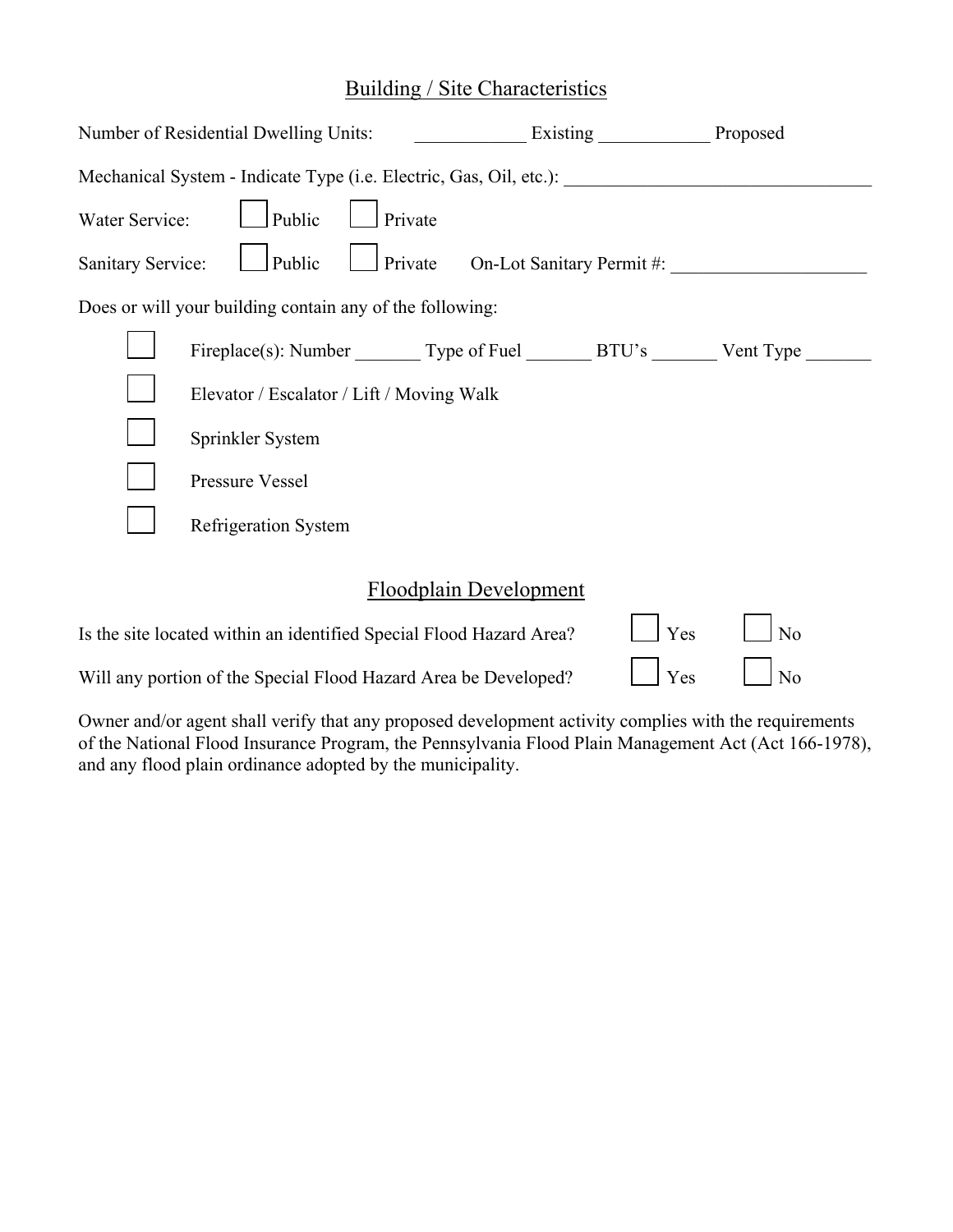#### Applicant Certification

The applicant certifies that all information on this application is correct and the work will be completed in accordance with the "approved" construction documents and PA Act 45 (Uniform Construction Code) and any additional approved building code requirements or zoning ordinance adopted by the Municipality. The property owner and applicant assumes the responsibility of locating all property lines, setback lines, easements, rights-of way, flood areas, etc. Issuance of a permit and approval of construction documents shall not be construed as authority to violate, cancel or set aside any provisions of the codes or ordinances of the Municipality or any other governing body. The applicant certifies he/she understands all the applicable codes, ordinances and regulations. Application for a permit shall be made by the owner or lessee of the building or structure, or agent of either, or by the registered design professional employed in connection with the proposed work.

I certify that the code administrator or the code administrator's authorized representative shall have the authority to enter areas covered by such permit at any reasonable hour to enforce the provisions of the code(s) applicable to such permit.

I certify that I am aware of the municipality's inspection requirements and have received a copy of the required inspections. Furthermore, I am aware that all inspections must be completed before a certificate of occupancy will be issued. I may not occupy the structure, for any purpose, prior to the issuance of a certificate. The installation of finishing materials or pouring of concrete slabs prior to the completion of required rough inspections will result in the need to remove any material to gain access to allow the inspection. Neither the jurisdiction nor the building official is liable for expenses entailed in the removal or replacement of any material required to allow inspection.

I certify that I am aware that a copy of the approved plans must remain at the construction site at all times until the project is complete and a certificate of occupancy has been issued. Additionally, I am aware that a copy of the building permit shall be kept on the site of the work until the completion of the project.

| Signature of Owner or Authorized Agent | Print Name of Owner or Authorized Agent |
|----------------------------------------|-----------------------------------------|

| Address                                                                     | Date: |
|-----------------------------------------------------------------------------|-------|
| I would like to receive my permit electronically (residential permits only) |       |

Email Address:

#### **Required Project Documents:**

- The following must be submitted to be considered a complete application:
- A plot plan must accompany the application indicating location of new construction and measurements to all lots lines.
- A Certificate of Insurance showing proof of General Liability Insurance for work performed by a contractor.
- An Affidavit of Exemption or Proof of Workers Compensation Insurance.
- Payment of the required Application Fee.
- Construction Documents: non-residential projects must have construction documents prepared, signed, and sealed by an Architect or Engineer. Construction documents shall not exceed 24"x36" in size. Three (3) copies of the construction documents must be submitted for non-residential projects.